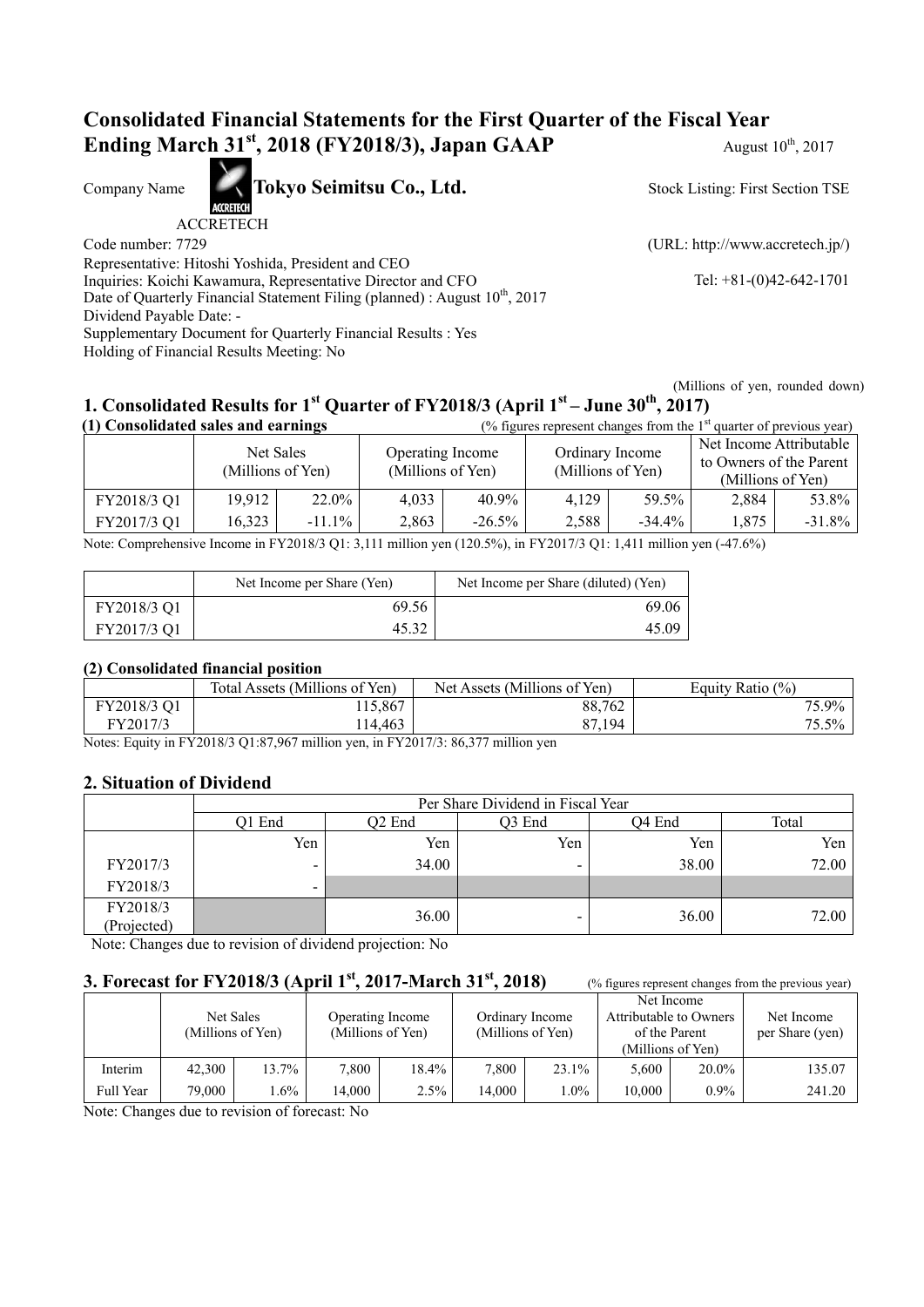#### **\* Notes**

- (1) Significant changes in subsidiaries during the term under review: No
- (2) Accounting procedures specific to the preparation of quarterly consolidated financial statements: No

#### (3) Changes in accounting principles, estimates and restatements

- 1) Changes due to revision of accounting standards, etc.: No
- 2) Changes other than 1): No
- 3) Changes in accounting estimates: No
- 4) Restatement: No

#### (4) Number of shares outstanding (common shares)

| Number of shares outstanding at the<br>end of period (including treasury<br>shares): | FY2018/3 Q1 | 41,528,381 shares | FY2017/3    | 41,495,581 shares |
|--------------------------------------------------------------------------------------|-------------|-------------------|-------------|-------------------|
| Number of treasury shares at the end<br>of period:                                   | FY2018/3 Q1 | 35,819 shares     | FY2017/3    | 35,819 shares     |
| Average Number of shares<br>outstanding during the period:                           | FY2018/3 Q1 | 41,465,728 shares | FY2017/3 Q1 | 41,389,961 shares |

### **\* This consolidated financial statements report is not subject to audit procedures.**

#### **\* Cautionary Statements with respect to Forward-looking Statements**

All forecasts and other forward-looking statements in this document are based on information currently available to the Company and assumptions that the Company considers reasonable. Various uncertainties could cause actual results to significantly differ from these forecasts. Please refer to Page 2, "(3) Financial Estimates such as Consolidated Business Forecasts for current Fiscal Year" of supplementary statement.

### **\* Cautionary Statements with respect to the translation of the document**

 This document has been translated from the Japanese original for reference purposes only. In the event of any discrepancy between this translated document and the Japanese original, the original shall prevail. The Company assumes no responsibility for this translation or for direct, indirect or any other forms of damages arising from the translation.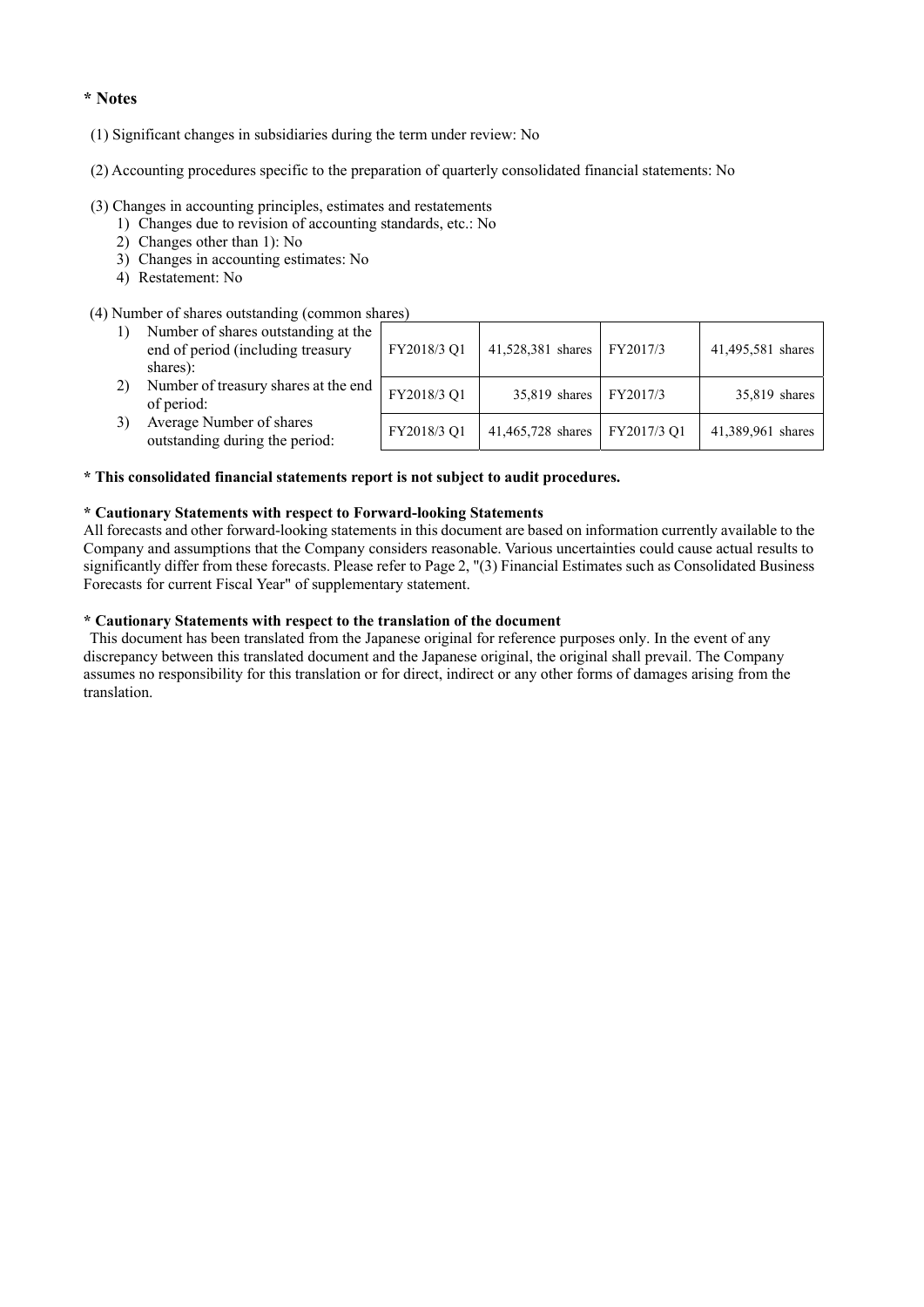# **Contents of supplementary statement**

| 1. |     | Qualitative information on Business Performance for 1 <sup>st</sup> quarter of FY2018/3 (April 1 <sup>st</sup> , 2017– June 30 <sup>th</sup> , |  |
|----|-----|------------------------------------------------------------------------------------------------------------------------------------------------|--|
|    |     |                                                                                                                                                |  |
|    |     |                                                                                                                                                |  |
|    | (3) |                                                                                                                                                |  |
| 2. |     |                                                                                                                                                |  |
|    |     |                                                                                                                                                |  |
|    |     |                                                                                                                                                |  |
|    | (3) |                                                                                                                                                |  |
|    |     |                                                                                                                                                |  |
|    |     |                                                                                                                                                |  |
|    |     |                                                                                                                                                |  |
|    |     | (Accounting procedures specific to the preparation of quarterly consolidated financial statements)8                                            |  |
|    |     |                                                                                                                                                |  |
|    |     |                                                                                                                                                |  |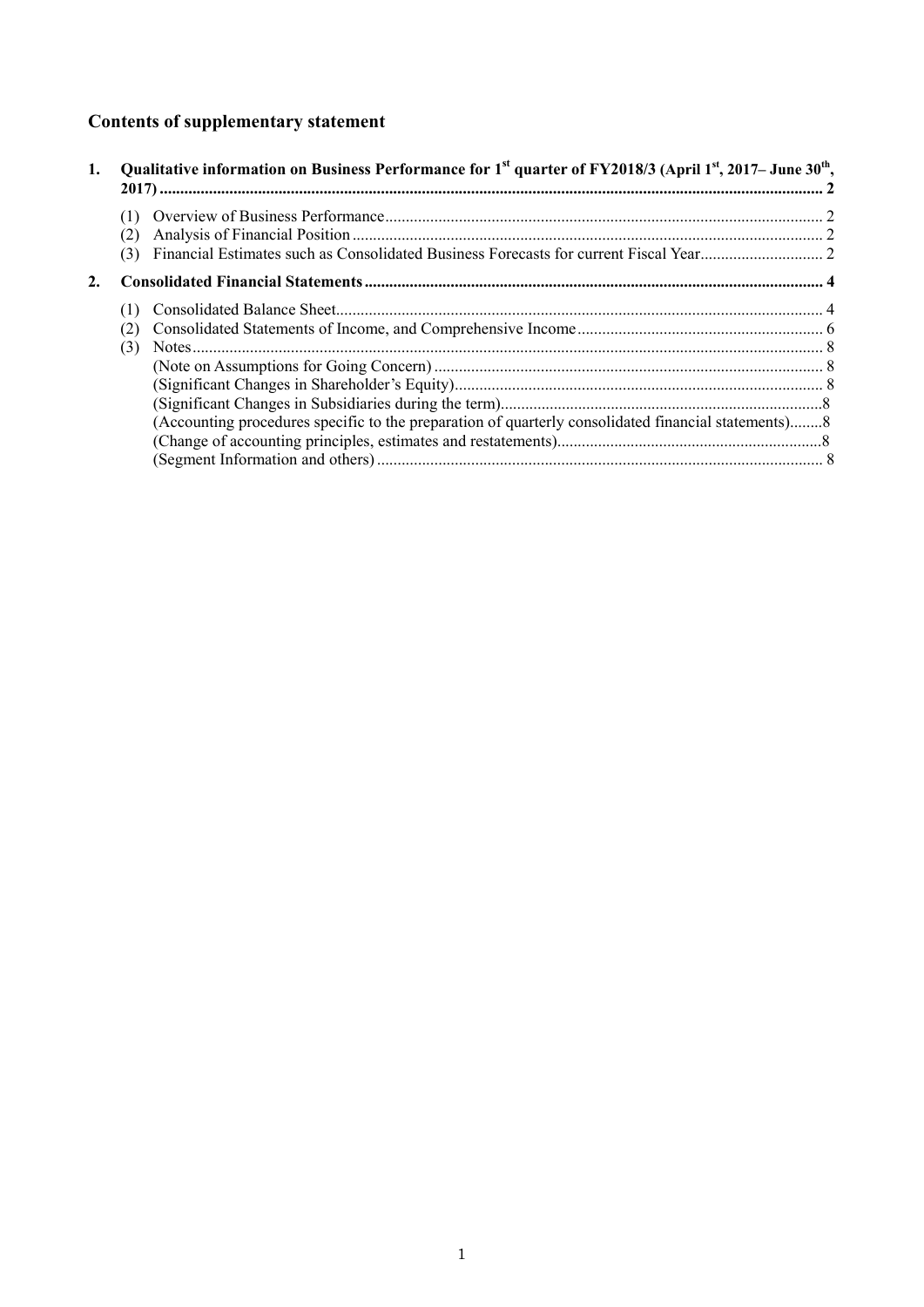# **1. Qualitative information on Business Performance for 1st quarter of FY2018/3 (April 1st, 2017 – June 30th, 2017)**

## **(1) Overview of Business Performance**

In the 1<sup>st</sup> quarter of Fiscal Year ending March 2018 (FY2018/3), the US and European economies continued to expand modestly backed by strong private consumption. In Japan, there were some positive signs of a recovery in private consumption accompanied by improvement in business profits and the steady employment market and personal income. Emerging Asian countries, including China, showed moderate economic recovery due to the result of several incentive policies. The overall global economic situation in the 1<sup>st</sup> quarter showed in the steady recovery of market conditions.

Under these business conditions, Consolidated Orders in the 1<sup>st</sup> quarter of Fiscal Year 2018/3 (April 1<sup>st</sup>, – June 30th, 2017) were ¥22.362 billion (up 13.4% YoY), Sales were ¥19.912 billion (up 22.0% YoY), Operating Income was ¥4.033 billion (up 40.9% YoY), Ordinary Income was ¥4.129 billion (up 59.5% YoY) and Net Income attributable to Owners of the Parent was ¥2.884 billion (up 53.8% YoY).

Business results during the term in each segment were as follows.

#### **[Semiconductor Production Equipment (SPE)]**

In the SPE business segment, semiconductor manufacturers took an active investment stance lead by high functionalization and memory capacity enlargement of smartphones and increase in demand for data storage in line with the spread of cloud computing and an increase in demand for power management ICs and MCU for industrial machines and vehicles. Under these business conditions, our orders and sales in the SPE segment increased firmly.

As a result, Orders for our SPE segment in the 1<sup>st</sup> quarter of the Fiscal Year 2018/3 (April 1<sup>st</sup>, – June 30<sup>th</sup>, 2017) was ¥15.031 billion (up 18.3% YoY), Sales was ¥14.222 billion (up 29.2% YoY), and Operating Income was ¥3.138 billion (up 40.3% YoY).

#### **[Metrology Equipment]**

The automobile industry, which is the major user of our products, has continued to invest to establish world-wide production structures and increasing production efficiency, and showed signs of recovery for investment in replacement equipment that had been holding a more cautious stance influenced by the increased value of the Japanese Yen since the beginning of previous year. Machine tools also showed recovery signs overseas and demand from the aircraft-related sector remained steady. Under these business conditions, orders and sales trends increased in the metrology segment increased YoY.

As a result, Orders in our Metrology Equipment segment in the  $1<sup>st</sup>$  quarter of the Fiscal Year 2018/3 (April  $1<sup>st</sup>$  – June  $30<sup>th</sup>$ , 2017) was ¥7.33 billion (up 4.6% YoY), Sales was ¥5.689 billion (up 7.1% YoY) and Operating Income was ¥895 million (up 42.9% YoY).

#### **(2) Analysis of Financial Position**

#### **(A) Assets, Liabilities and Net Assets**

Total Assets as of June  $30^{th}$ , 2017 amounted to ¥115.867 billion, with an increase of ¥1.403 billion from the end of FY2017/3. The major factors behind this change include an increase in Work in progress of ¥1.85 billion, a decrease in Consumption tax receivable of ¥948 million, and a decrease in Cash and cash equivalents of ¥607 million.

Total Liabilities as of June 30<sup>th</sup>, 2017 decreased by ¥164 million to ¥27.104 billion. This was mainly from an increase in Notes and accounts payable (including electronically recorded obligations-operating) of ¥2.199 billion and a decrease in Income taxes payable of ¥2.628 billion.

Net Assets as of June  $30^{\text{th}}$ , 2017 increased by ¥1.568 billion and totaled ¥88.762 billion. As a result, the Equity Ratio became 75.9%.

#### **(3) Financial Estimates such as Consolidated Business Forecasts for current Fiscal Year**

There are no revisions to the Consolidated Business Forecasts for FY2018/3 full year previously announced on May  $12^{th}$ , 2017.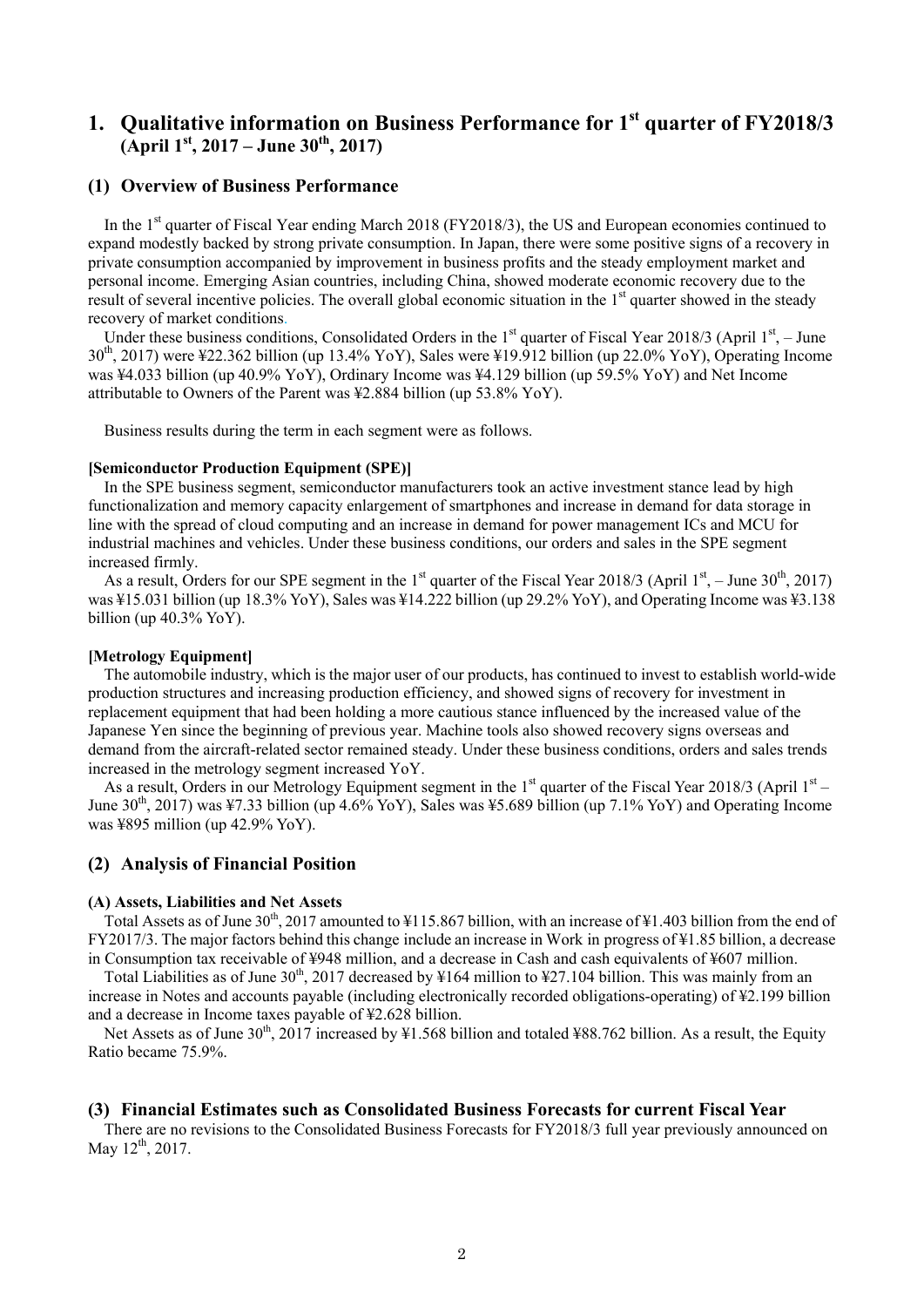Note: The forecasts contain forward-looking statements based on information available to the management at the time of this announcement that it has judged to be rational, including such factors as economic conditions in Japan and other countries or fluctuations in exchange rates, which may affect the Company's performance. These forecasts are subject to a number of risks and uncertainties, including market conditions, competition, and the new products release. Accordingly, actual results may differ materially from those projected in this earnings summary.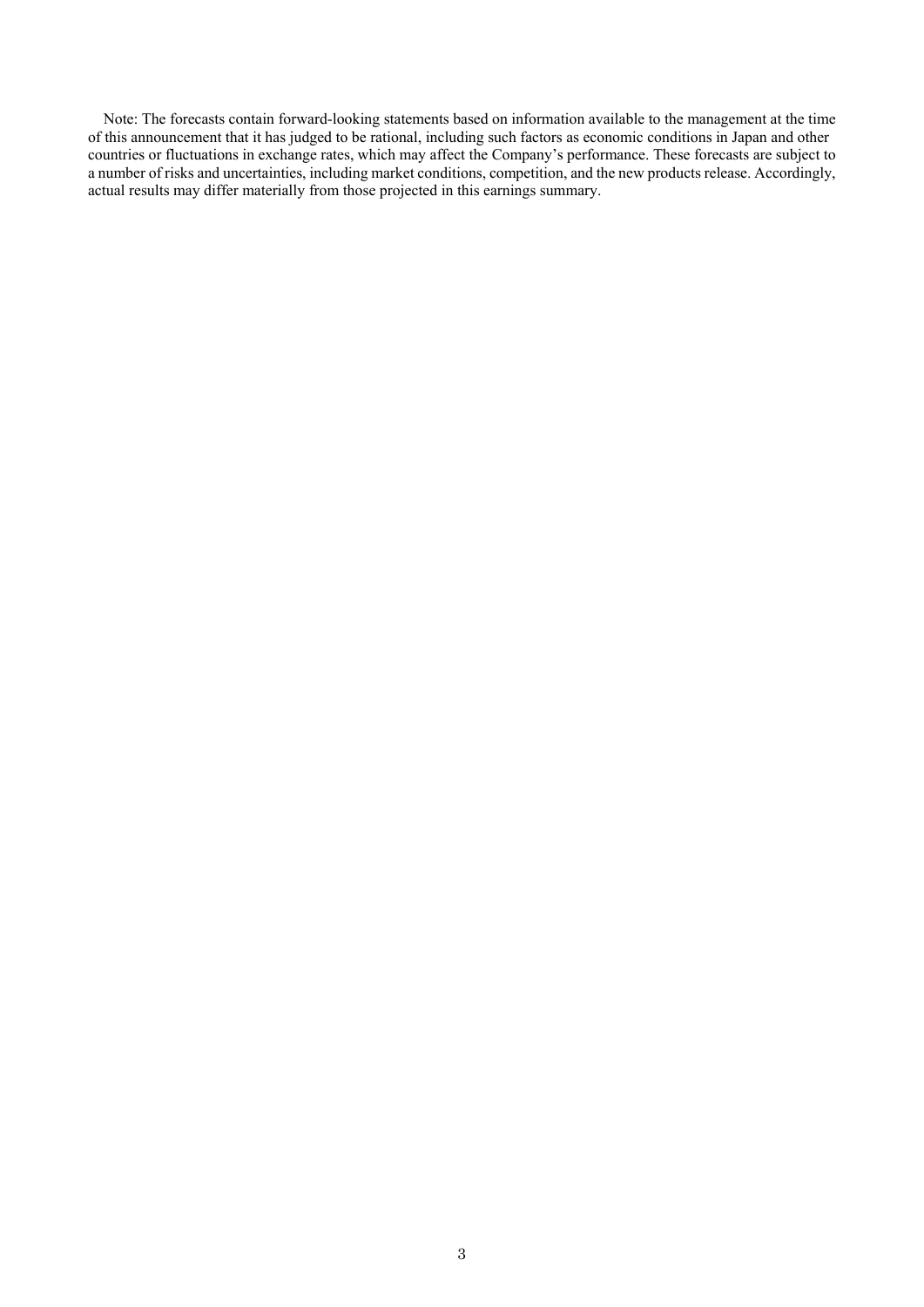# **2. Consolidated Financial Statements**

# **(1) Consolidated Balance Sheet**

|                                         |                                          | (Millions of Yen)                      |
|-----------------------------------------|------------------------------------------|----------------------------------------|
|                                         | FY2017/3<br>(March $31^{\rm st}$ , 2017) | FY2018/3 Q1<br>(June $30^{th}$ , 2017) |
| <b>ASSETS</b>                           |                                          |                                        |
| <b>Current Assets</b>                   |                                          |                                        |
| Cash and cash equivalents               | 33,853                                   | 33,246                                 |
| Notes and accounts receivable           | 23,675                                   | 23,681                                 |
| Electronically recorded monetary claims | 4,733                                    | 4,946                                  |
| Merchandise and finished goods          | 2,101                                    | 2,305                                  |
| Work in progress                        | 11,325                                   | 13,175                                 |
| Raw materials and supplies              | 3,886                                    | 4,541                                  |
| Others                                  | 3,384                                    | 2,307                                  |
| Allowance for doubtful accounts         | $-168$                                   | $-142$                                 |
| Total current assets                    | 82,792                                   | 84,062                                 |
| <b>Fixed Assets</b>                     |                                          |                                        |
| Tangible fixed assets                   |                                          |                                        |
| Building and structures(net)            | 14,476                                   | 14,298                                 |
| Others(net)                             | 9,971                                    | 9,860                                  |
| <b>Total Tangible Fixed Assets</b>      | 24,448                                   | 24,159                                 |
| <b>Intangible Fixed Assets</b>          |                                          |                                        |
| Goodwill                                | 284                                      | 259                                    |
| Others                                  | 645                                      | 847                                    |
| <b>Total Intangible Fixed Assets</b>    | 929                                      | 1,106                                  |
| Investments and other assets            |                                          |                                        |
| Others                                  | 6,293                                    | 6,572                                  |
| Allowance for doubtful accounts         | $-0$                                     | $-33$                                  |
| Total Investments and other assets      | 6,293                                    | 6,538                                  |
| <b>Total Fixed Assets</b>               | 31,670                                   | 31,804                                 |
| <b>Total Assets</b>                     | 114,463                                  | 115,867                                |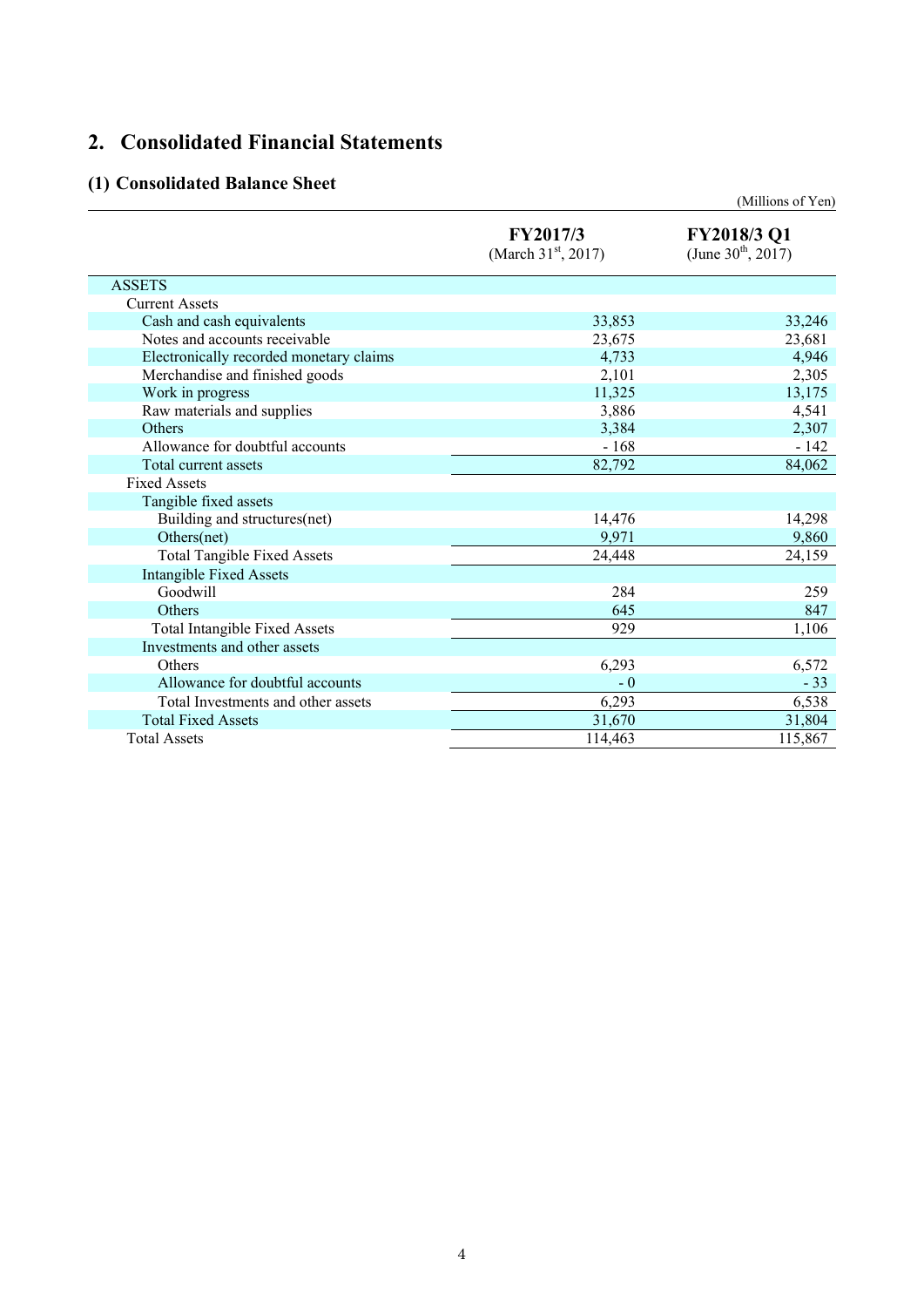|                                               |                                             | (Millions of Yen)                      |
|-----------------------------------------------|---------------------------------------------|----------------------------------------|
|                                               | FY2017/3<br>(March 31 <sup>st</sup> , 2017) | FY2018/3 Q1<br>(June $30^{th}$ , 2017) |
| <b>LIABILITIES</b>                            |                                             |                                        |
| <b>Current Liabilities</b>                    |                                             |                                        |
| Notes and accounts payable                    | 7,497                                       | 7,518                                  |
| Electronically recorded obligations-operating | 8,291                                       | 10,470                                 |
| Short-term debt                               | 1,300                                       | 1,300                                  |
| Income taxes payable                          | 4,115                                       | 1,487                                  |
| Reserves                                      | 1,111                                       | 555                                    |
| Others                                        | 4,254                                       | 5,051                                  |
| Total current liabilities                     | 26,570                                      | 26,383                                 |
| Long-term Liabilities                         |                                             |                                        |
| Allowance for director retirement benefits    | 148                                         | 127                                    |
| Net defined benefit liabilities               | 508                                         | 552                                    |
| Others                                        | 41                                          | 40                                     |
| Total long-term liabilities                   | 698                                         | 721                                    |
| <b>Total Liabilities</b>                      | 27,269                                      | 27,104                                 |
| <b>NET ASSETS</b>                             |                                             |                                        |
| Shareholder's Equity                          |                                             |                                        |
| Common stock                                  | 10,462                                      | 10,493                                 |
| Capital surplus                               | 21,480                                      | 21,511                                 |
| Retained earnings                             | 52,665                                      | 53,974                                 |
| Treasury stock                                | $-116$                                      | $-116$                                 |
| Total Shareholder's Equity                    | 84,491                                      | 85,862                                 |
| Accumulated other comprehensive income        |                                             |                                        |
| Holding gain or loss in investment            | 825                                         | 840                                    |
| Foreign currency translation adjustment       | 255                                         | 482                                    |
| Remeasurements of defined benefit plans       | 804                                         | 782                                    |
| Total accumulated other comprehensive income  | 1,885                                       | 2,104                                  |
| Share subscription rights                     | 506                                         | 476                                    |
| Non-controlling interests                     | 310                                         | 318                                    |
| <b>Total Net Assets</b>                       | 87,194                                      | 88,762                                 |
| <b>Total Liabilities and Net Assets</b>       | 114,463                                     | 115,867                                |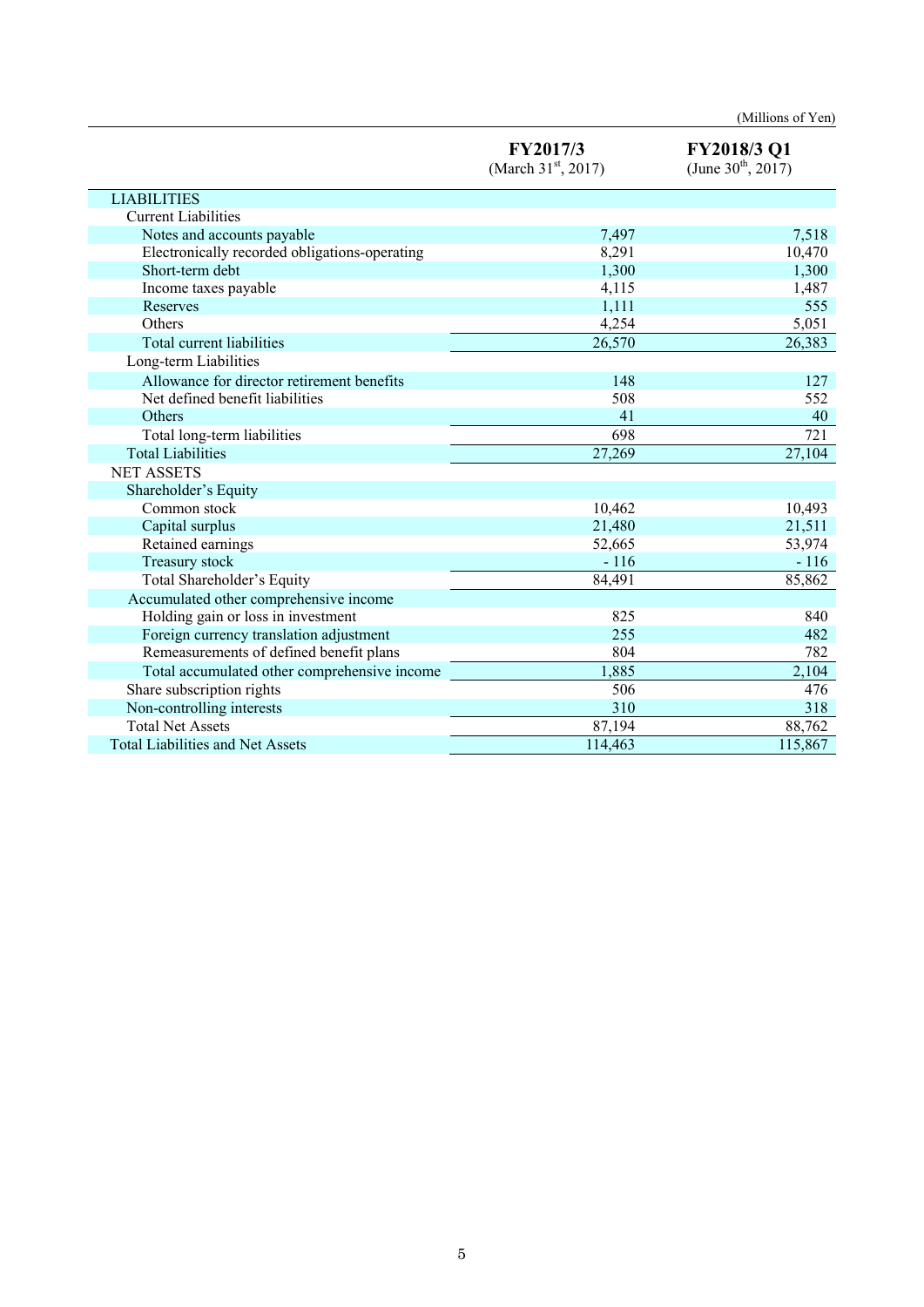# **(2) Consolidated Statements of Income, and Comprehensive Income**

## (**Consolidated Statements of Income**)

# (1<sup>st</sup> quarter of FY2018/3 (April 1<sup>st</sup>, 2017 – June 30<sup>th</sup>, 2017))

| quarter of Figure (April 1, 2017 ount 50             |                                                                                | (Millions of Yen)                                                              |
|------------------------------------------------------|--------------------------------------------------------------------------------|--------------------------------------------------------------------------------|
|                                                      | FY2017/3 Q1<br>(April $1^{\text{st}}$ , 2016-<br>June 30 <sup>th</sup> , 2016) | FY2018/3 Q1<br>(April $1^{\text{st}}$ , 2017-<br>June 30 <sup>th</sup> , 2017) |
| Net Sales                                            | 16,323                                                                         | 19,912                                                                         |
| Cost of Sales                                        | 9,553                                                                          | 11,817                                                                         |
| Gross Profit on Sales                                | 6,769                                                                          | 8,094                                                                          |
| Selling, general and administrative expenses         | 3,906                                                                          | 4,060                                                                          |
| Operating income                                     | 2,863                                                                          | 4,033                                                                          |
| Non-operating income                                 |                                                                                |                                                                                |
| Interest income                                      | 5                                                                              | $\overline{4}$                                                                 |
| Dividend income                                      | 47                                                                             | 28                                                                             |
| Foreign exchange gains                               |                                                                                | 40                                                                             |
| Others                                               | 44                                                                             | 33                                                                             |
| Total Non-operating income                           | $\overline{97}$                                                                | 106                                                                            |
| Non-operating expenses                               |                                                                                |                                                                                |
| Interest expenses                                    | 9                                                                              | 5                                                                              |
| Foreign exchange loss                                | 360                                                                            |                                                                                |
| Others                                               | 2                                                                              | $\mathfrak{S}$                                                                 |
| Total Non-operating expenses                         | $\overline{371}$                                                               | $\overline{11}$                                                                |
| Ordinary income                                      | 2,588                                                                          | 4,129                                                                          |
| Extraordinary gains                                  |                                                                                |                                                                                |
| Total Extraordinary gains                            |                                                                                |                                                                                |
| <b>Extraordinary</b> losses                          |                                                                                |                                                                                |
| Others                                               | 6                                                                              |                                                                                |
| Total extraordinary losses                           | 6                                                                              |                                                                                |
| Income before income taxes and others                | 2,582                                                                          | 4,129                                                                          |
| Income tax and other taxes                           | 750                                                                            | 1,348                                                                          |
| Adjustment on income tax                             | $-51$                                                                          | $-112$                                                                         |
| Total Income tax and others                          | 699                                                                            | 1,236                                                                          |
| Net income                                           | 1,882                                                                          | 2,892                                                                          |
| Net income attributable to non-controlling interests | 6                                                                              | 8                                                                              |
| Net Income attributable to owners of the parent      | 1,875                                                                          | 2,884                                                                          |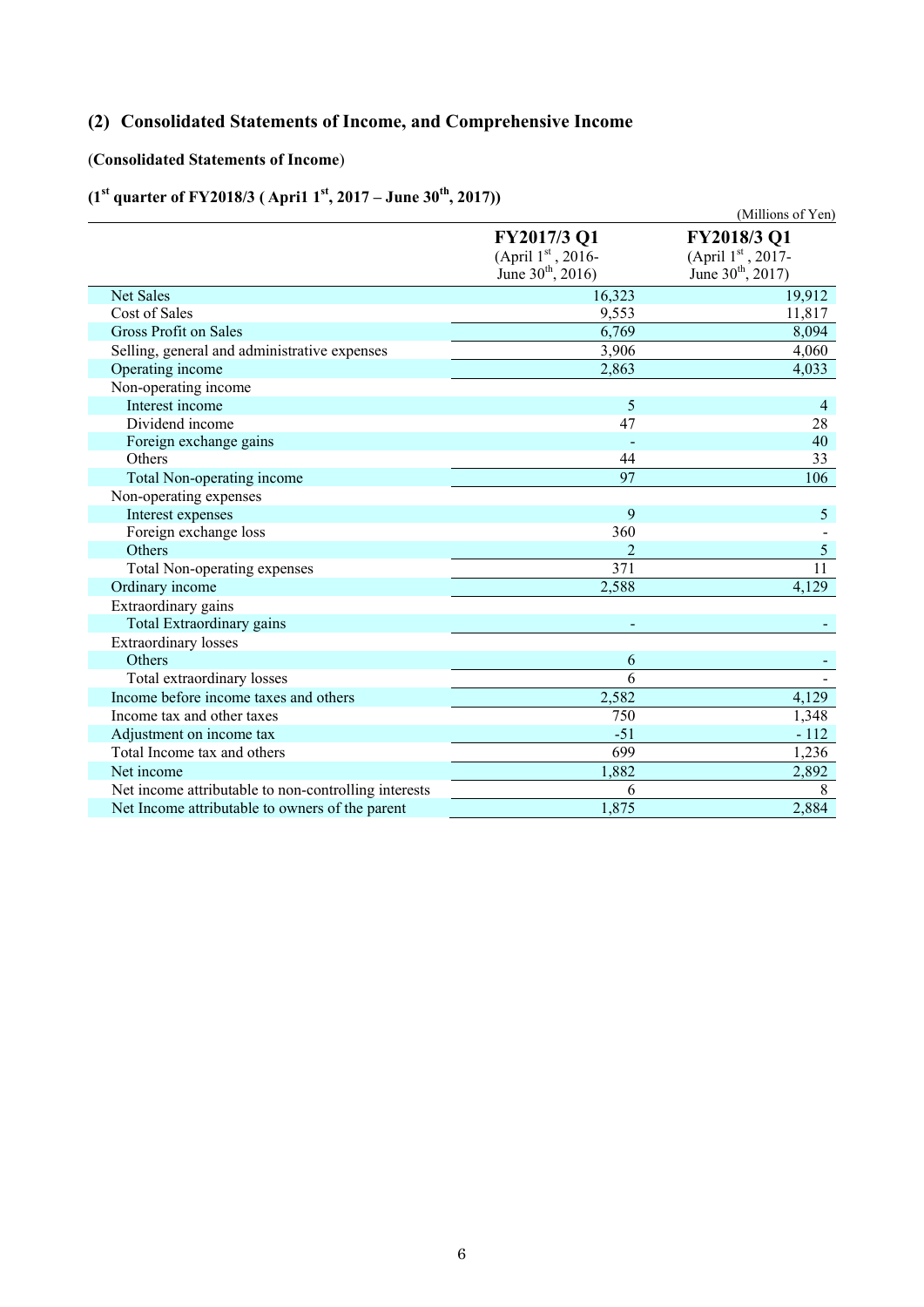## **(Consolidated Statements of Comprehensive Income)**

# (1<sup>st</sup> quarter of FY2018/3 (April 1<sup>st</sup>, 2017 – June 30<sup>th</sup>, 2017))

| (1 quarter of F 12010/9 (April 1 , 2017 – June 30, 2017)          |                                                               | (Millions of Yen)                                                           |
|-------------------------------------------------------------------|---------------------------------------------------------------|-----------------------------------------------------------------------------|
|                                                                   | FY2017/3 Q1<br>(April $1st$ , 2016-<br>June $30^{th}$ , 2016) | FY2018/3 Q1<br>(April $1^{\rm st}$ , 2017-<br>June 30 <sup>th</sup> , 2017) |
| Net income                                                        | 1,882                                                         | 2,892                                                                       |
| Accumulated other comprehensive income                            |                                                               |                                                                             |
| Holding gain or loss in investment                                | $-309$                                                        | 14                                                                          |
| Foreign currency translation adjustment                           | $-179$                                                        | 226                                                                         |
| Remeasurements of defined benefit plans                           | 17                                                            | $-21$                                                                       |
| Total accumulated other comprehensive income                      | $-471$                                                        | 219                                                                         |
| Comprehensive Income                                              | 1,411                                                         | 3,111                                                                       |
| (breakdown)                                                       |                                                               |                                                                             |
| Comprehensive income attributable to owners of<br>the parent      | 1,402                                                         | 3,103                                                                       |
| Comprehensive income attributable to<br>non-controlling interests | 8                                                             | 8                                                                           |